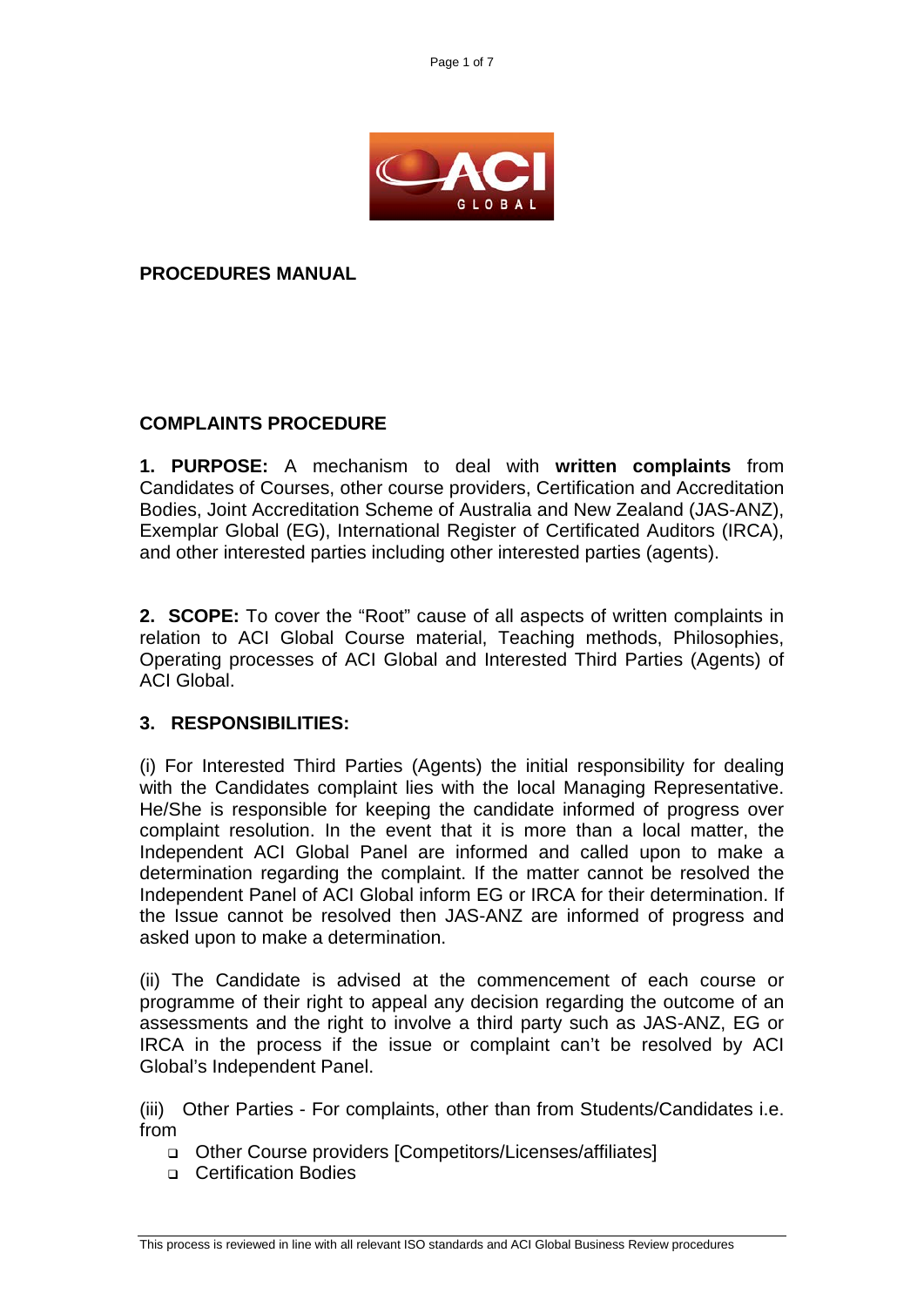- Accreditation Bodies [e.g. JAS-ANZ]
- Personnel Certification Bodies EG, IRCA

[iii] Final decision or actions remain with the Independent ACI Global Panel for all Course related matters.

## **4 RECORDS**

All records of complaints are held within the secure LMS and are available upon request from either EG or IRCA.

#### **5. REFERENCES**

□ Reports LMS

#### **6. PROCEDURE**

See Flow Chart Attached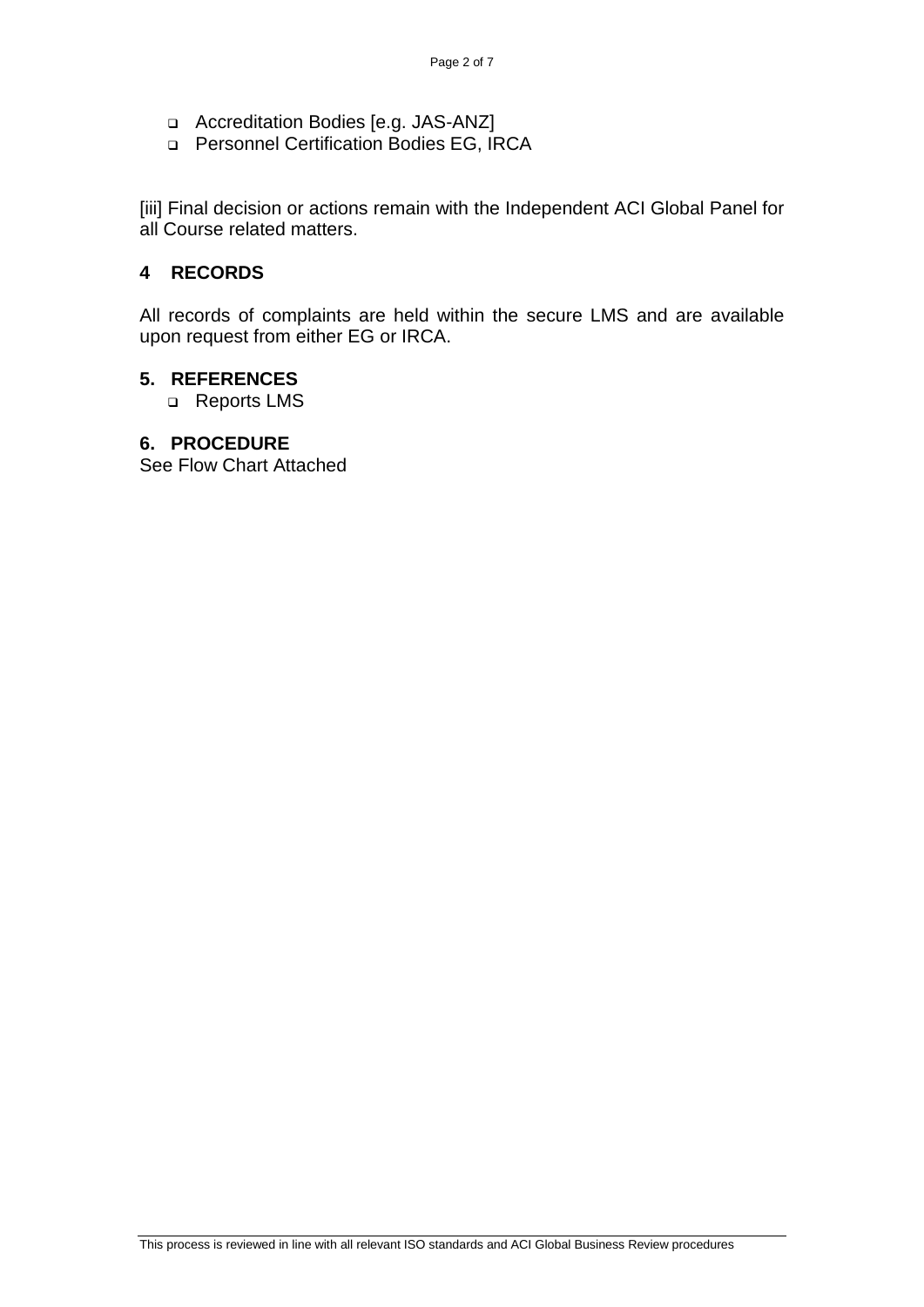

This process is reviewed in line with all relevant ISO standards and ACI Global Business Review procedures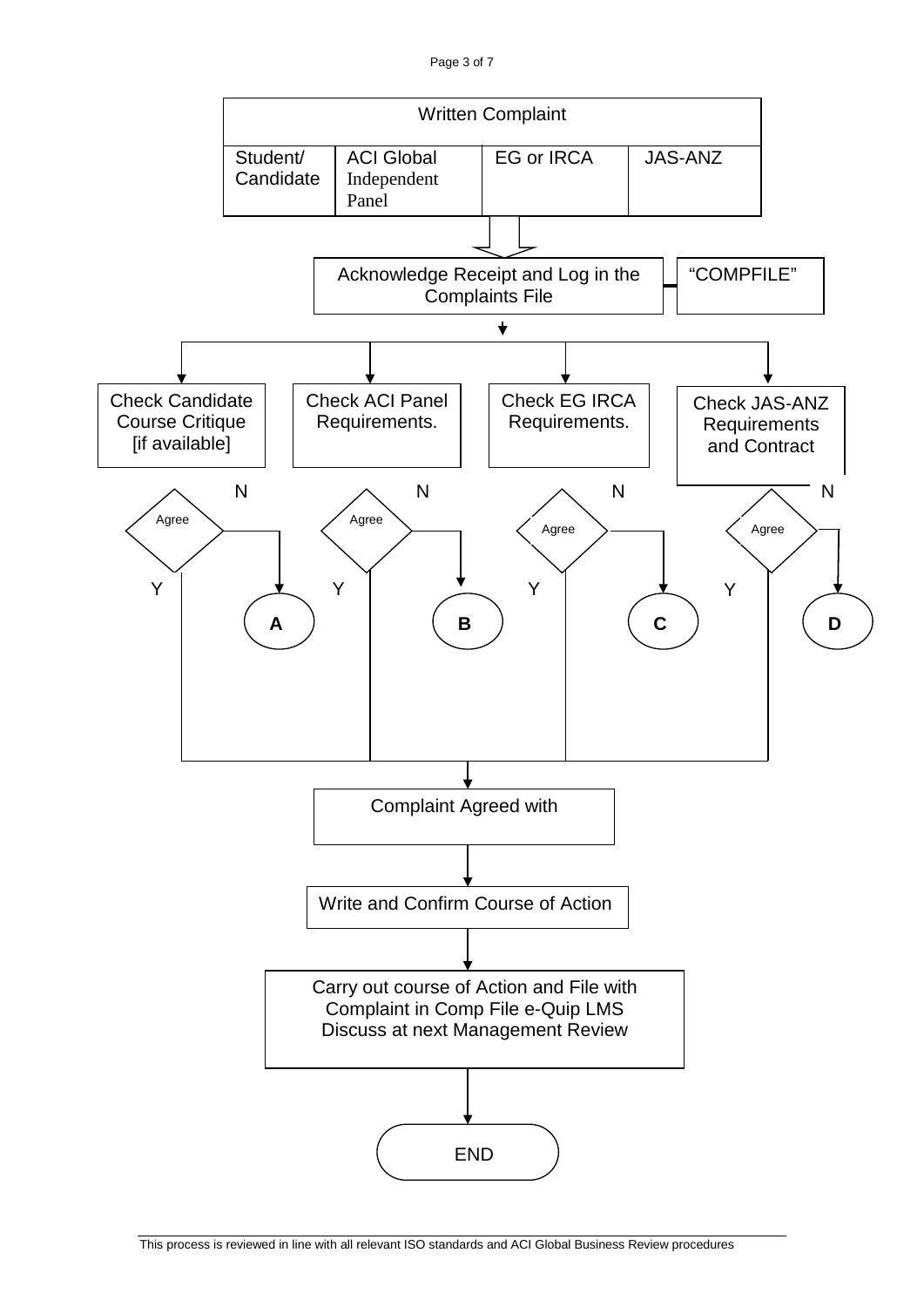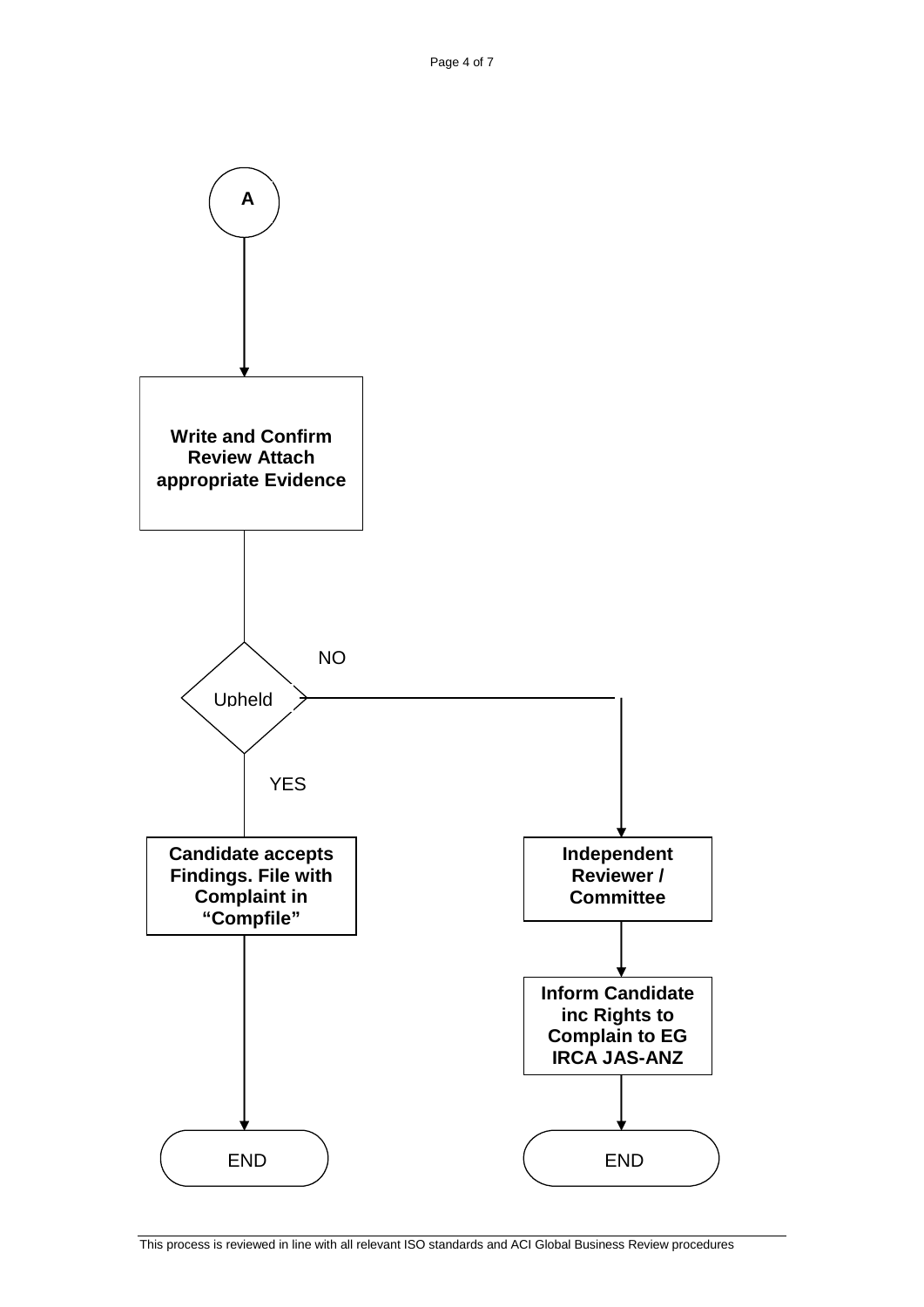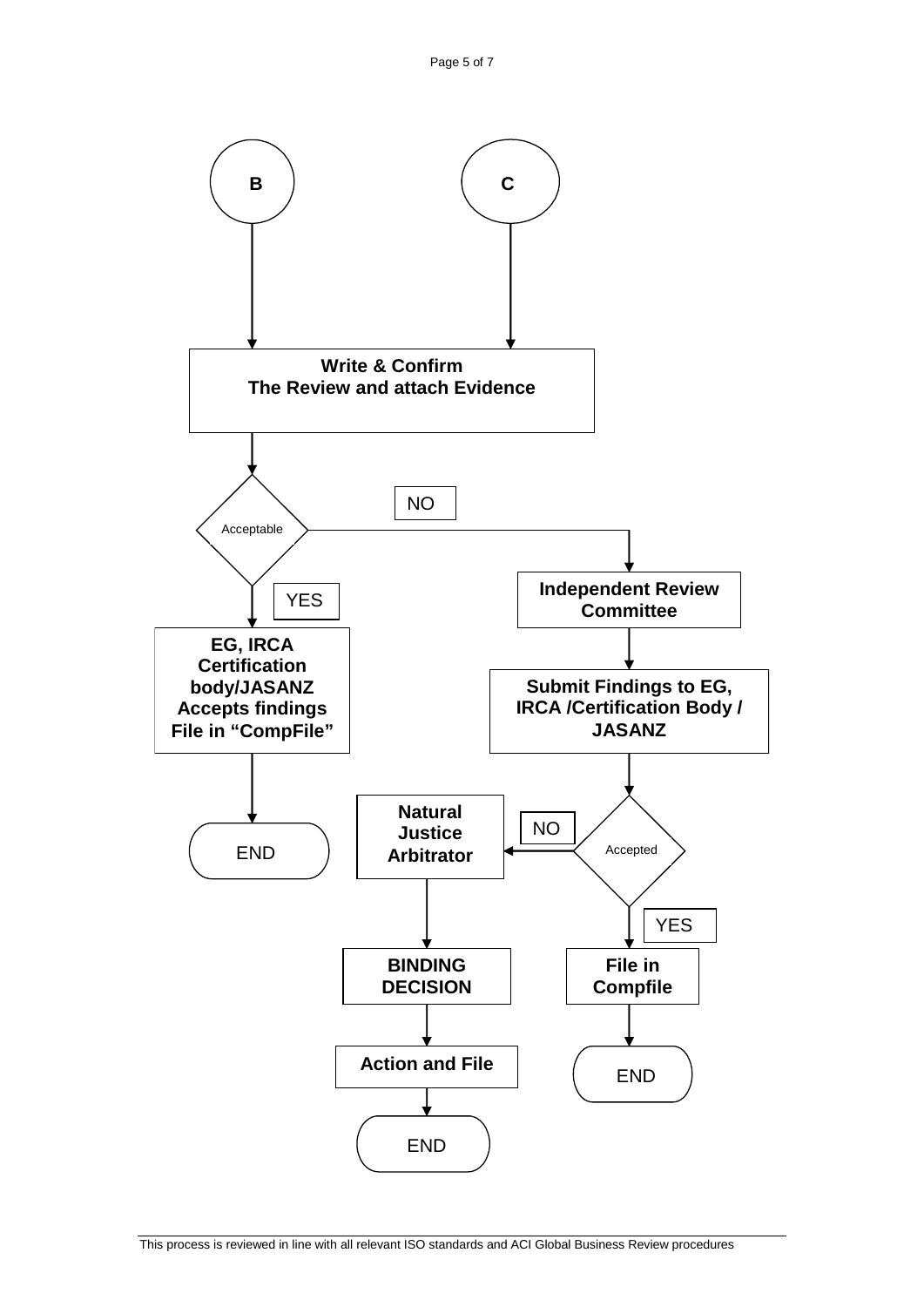